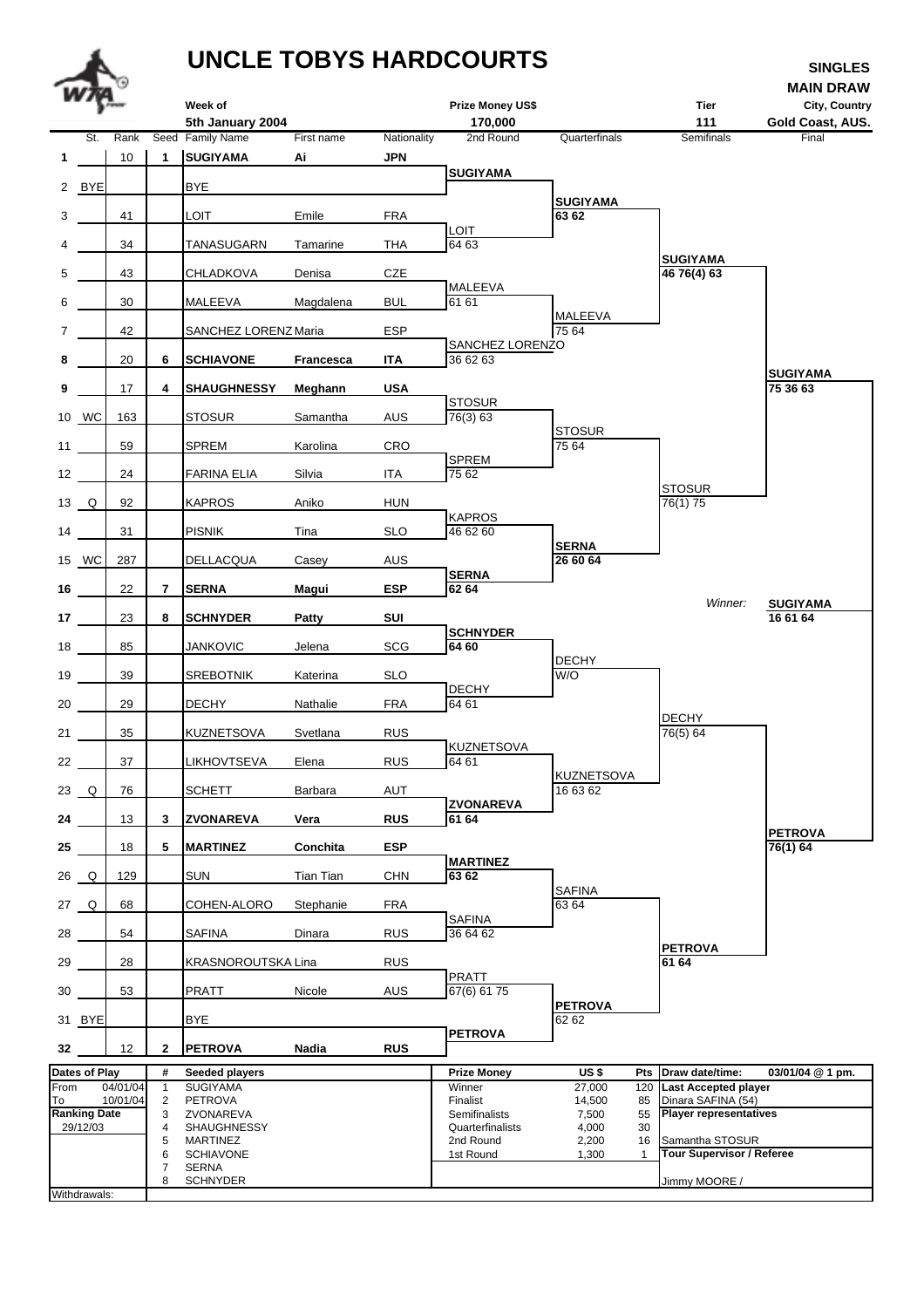

| Dates of Play          | # | Seeded teams                         | <b>Prize Monev</b>   | US \$/team |    | 03/01/04 @ 12.15<br>Pts Draw date/time: |
|------------------------|---|--------------------------------------|----------------------|------------|----|-----------------------------------------|
| From<br>04/01/04       |   | <b>KUZNETSOVA</b>                    | Winners              | 8,000      |    | 120 Last Accepted team                  |
| <b>ITo</b><br>10/01/04 |   | <b>LIKHOVTSEVA</b>                   | <b>Finalists</b>     | 4.250      |    | 85 Musgrave/Spears (122)                |
| <b>Ranking Date</b>    |   | <b>HUBER</b>                         | <b>Semifinalists</b> | 2,250      |    | 55 Player representatives               |
| 29/01/04               |   | MALEEVA                              | 2nd Round            | 1,225      | 30 |                                         |
|                        |   | <b>PETROVA</b>                       | 1st Round            | 650        |    | Casev Dellacqua                         |
|                        |   | <b>SHAUGHNESSY</b>                   |                      |            |    | <b>Tour Supervisor / Referee</b>        |
|                        | 4 | LOIT                                 |                      |            |    |                                         |
|                        |   | <b>PRATT</b>                         |                      |            |    | Jimmy MOORE                             |
| Withdrawals:           |   | SCHETT/SCHNYDER (Injury to Schnyder) |                      |            |    |                                         |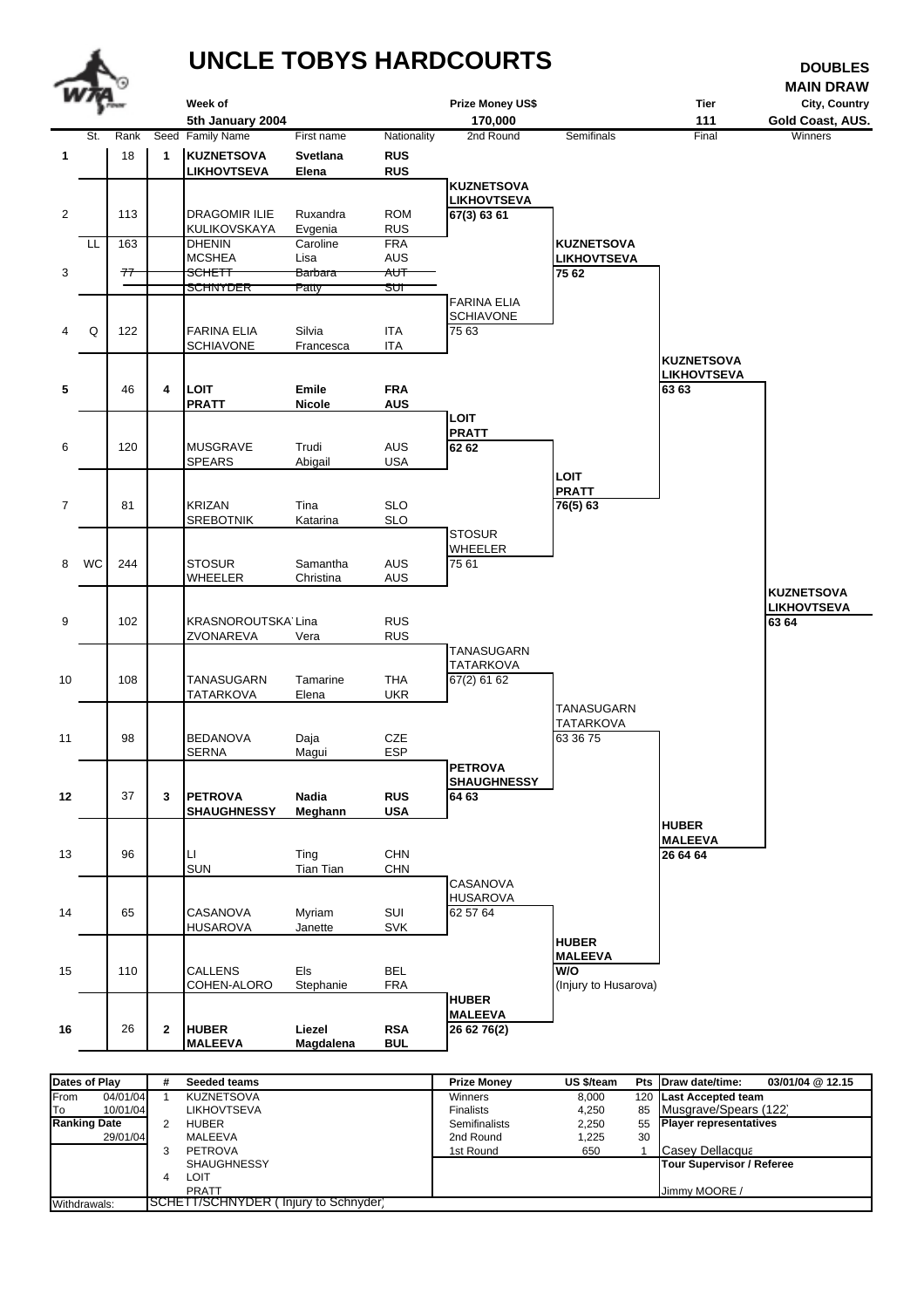## **UNCLE TOBYS HARDCOURTS SINGLES**



8 KAPROS Jimmy MOORE / *8*

**Withdrawals**